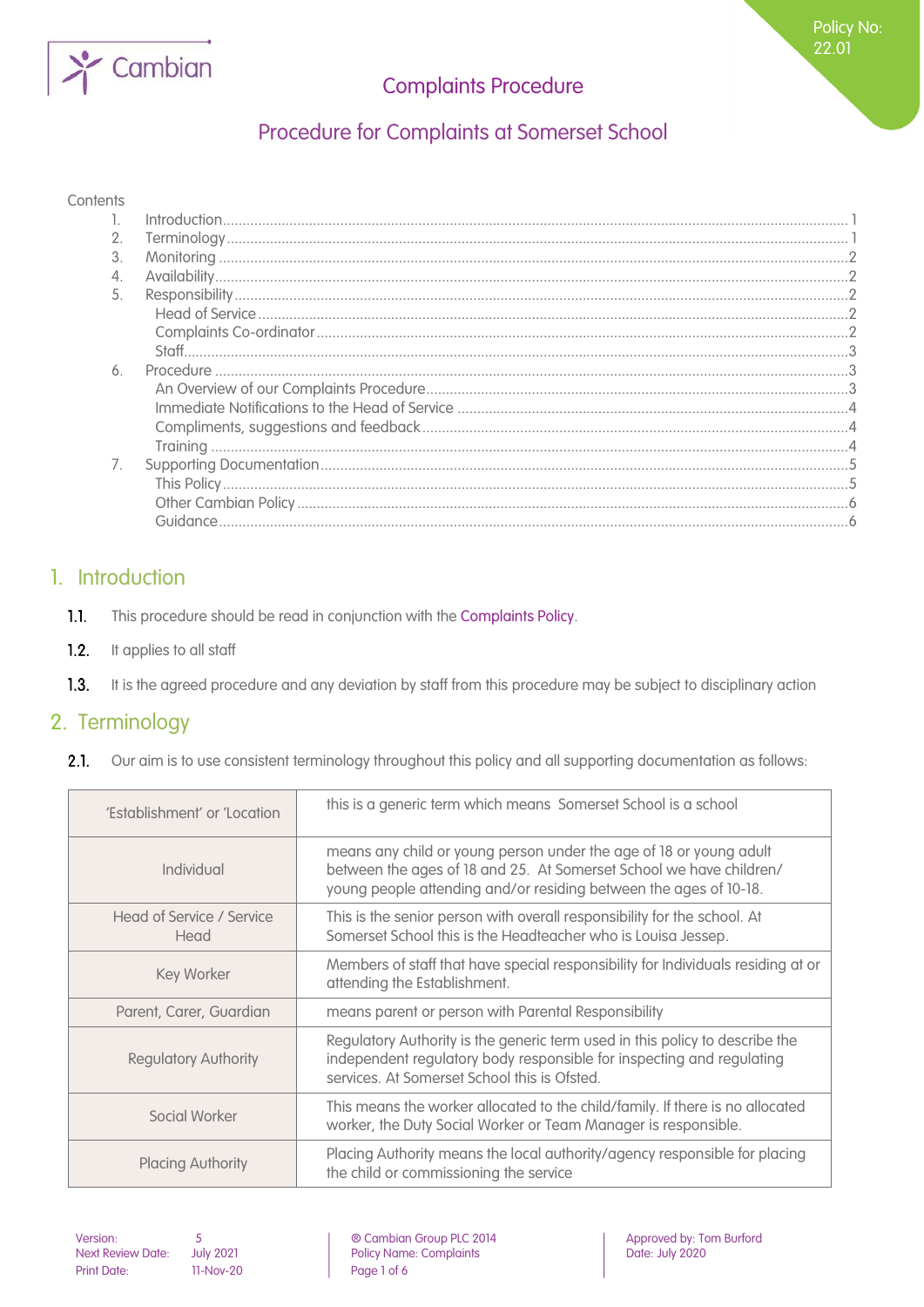

| Means full or part-time employees of Cambian, agency workers, bank<br>workers, contract workers and volunteers and students on placement. |
|-------------------------------------------------------------------------------------------------------------------------------------------|
|                                                                                                                                           |
|                                                                                                                                           |

### <span id="page-1-0"></span>3. Monitoring

- **3.1.** This Procedure is reviewed annually in line with policy requirements.
- 3.2. The Head of Service undertakes to ensure that the local elements of this procedure are continually monitored, reviewed and updated. This document was last reviewed as below:

**Signature** 

Louisa Jessep Headteacher October 2021

3.3. The effective operation of this Complaints Procedure will be discussed in the regular SLT meetings, where appropriate.

#### <span id="page-1-1"></span>4. Availability

- $4.1.$  This Complaints Procedure will be made available to all staff and brought to the attention of carers/parents/guardians, placing authorities and, where appropriate, potential individuals at the pre-admission stage. A copy can be requested by contacting the Headteacher/Deputy Headteacher/School Administrator.
- 4.2. On admission, individuals and their parents/guardians/carers will be given, a copy of the Complaints Procedure.
- 4.3. If an individual has specific or global learning difficulties/disabilities that make it impracticable for him/her to make a complaint, another person such as an advocate or key worker will be nominated to look after the individual's interests in this regard. These arrangements will be made known to the parents/guardians/carers or people acting on the behalf of the individual concerned and to the funders/placing authority.

### <span id="page-1-3"></span><span id="page-1-2"></span>5. Responsibility

Head of Service

- 5.1. Our Head of Service is responsible for:
	- Ensuring that staff receive relevant training
	- Responsibility and Final sign off of all complaints up to Step 11 of the Complaints Procedure Internal Stage.
	- Monitoring and review of procedures  $\bullet$
	- Maintaining the Central Complaints log and confidential complaints file.
	- Submitting information regarding complaints to CambianKPI  $\bullet$

<span id="page-1-4"></span>Complaints Co-ordinator

- **5.2.** Our Complaints co-ordinator is [enter job title/name].
- **5.3.** The Complaints Co-ordinator is responsible for: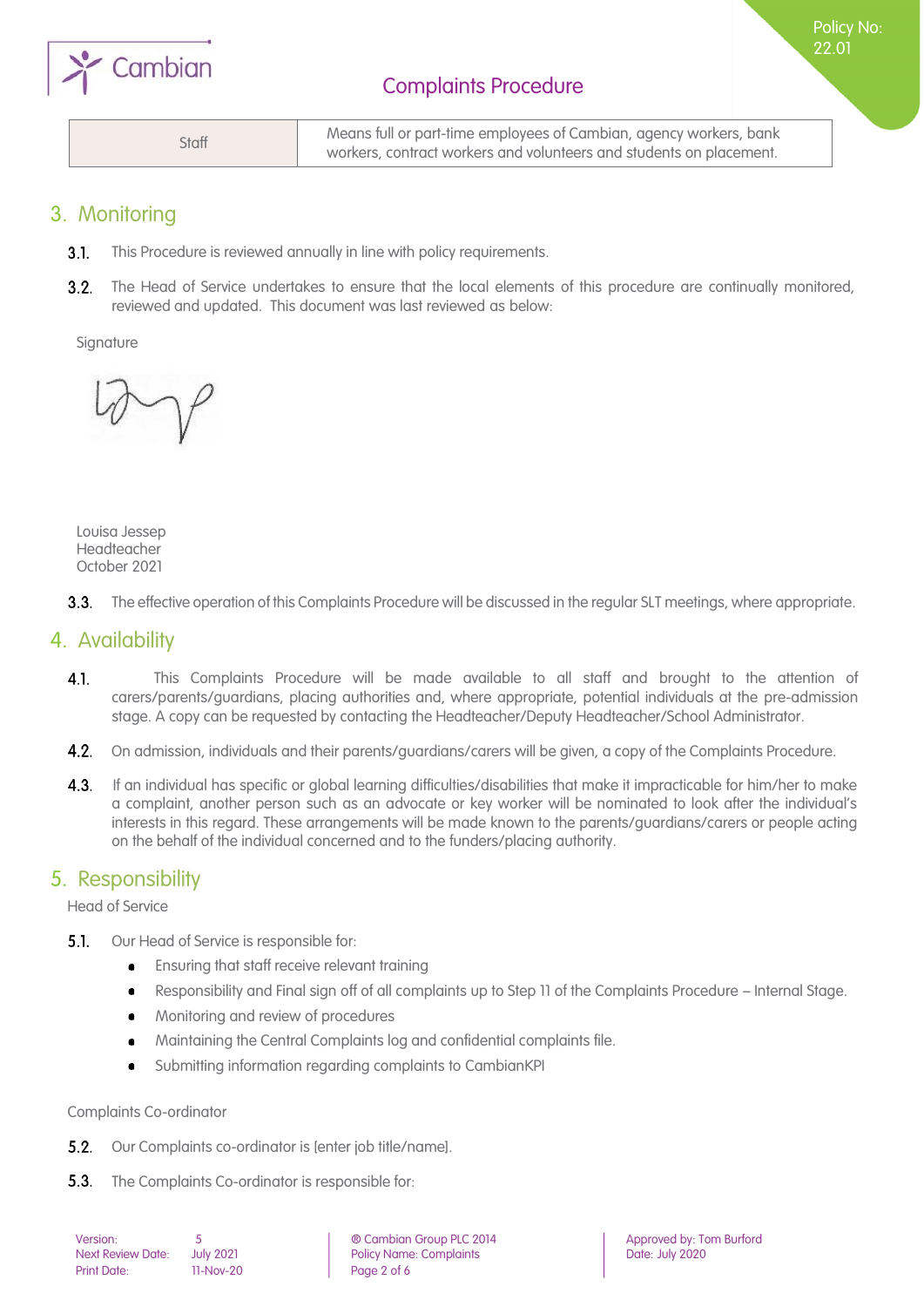

Policy No: 22.01

- ensuring that the Complaints Procedure is well publicised and that copies of the relevant materials are  $\bullet$ available at all times and all associated documents (which are listed at the end of this procedure) are used accordingly.
- Receiving complaint forms from staff
- Supporting the Head of Service to monitor and manage the complaint process up to Step 8 of the Complaints Procedure (Internal Stage)

<span id="page-2-0"></span>**Staff** 

**5.4.** All staff have day-to-day responsibility to understand and follow the Complaints Procedure and to act promptly and in accordance with the procedures if an Individual or other person indicates that they wish to make a complaint.

#### <span id="page-2-1"></span>6. Procedure

- Cambian consider a complaint to be a written or oral/verbal expression of dissatisfaction or disquiet in relation to the exercise of its functions in relation to its current or past individuals.
- 6.2. It is our expectation that most problems, concerns, comments, criticisms etc about our service, can best be dealt with by staff informally at an early stage. Through meetings, the key worker system, regular review meetings and the involvement, where appropriate, of parents/carers and location and appropriate local authority staff, such matters can be aired and dealt with speedily and, in the majority of cases, resolved.

<span id="page-2-2"></span>An Overview of our Complaints Procedure

- 6.3. The detailed complaints procedure is set out in the Complaints Flow Chart. This includes expected time frames and responsibilities for dealing with all elements of managing a complaint and any necessary actions to take.
- 6.4. For complaints regarding the use of the Mental Health Act 1983 please see the separate Procedure for this..
- 6.5. Ideally a complaint should be made using Complaint Form but this is not essential. There are a variety of complaint forms which can be used for this purpose:
	- Complaint form (22.03) used by parents/carers/members of public etc
	- Complaints forms for Individuals  $(22.09a g)$  which set out 3 options for making a complaint:
		- o Speak to a person they trust at the home
		- o By telephone to either Head office/Operations director or the service's regulatory authority
		- o Complete the form and post it in a pre-addressed and pre-paid envelope to Head Office.
- The Complaints Co-ordinator is responsible for ensuring that pre-addressed and stamped envelopes are available with the complaint forms for Individuals. Depending on the service type, the addressed envelopes will be sent to either:
	- Education Services
	- Residential Services (West)
	- Residential Services (East)
- **6.7.** At the following address

Cambian Group 4th Floor, The Waterfront Chancellors Road London W6 9RU

- 6.8. On receipt of a complaint the member of staff must record it on the relevant Complaint Tracking Form (22.03a for Individuals and 22.03b is for all other complaints). Staff are to follow the instructions on the form for further action.
- 6.9. NOTE: For complaints forms received at Cambian Head Office, the procedure for following up complaints will be carried out by the relevant Operational Director.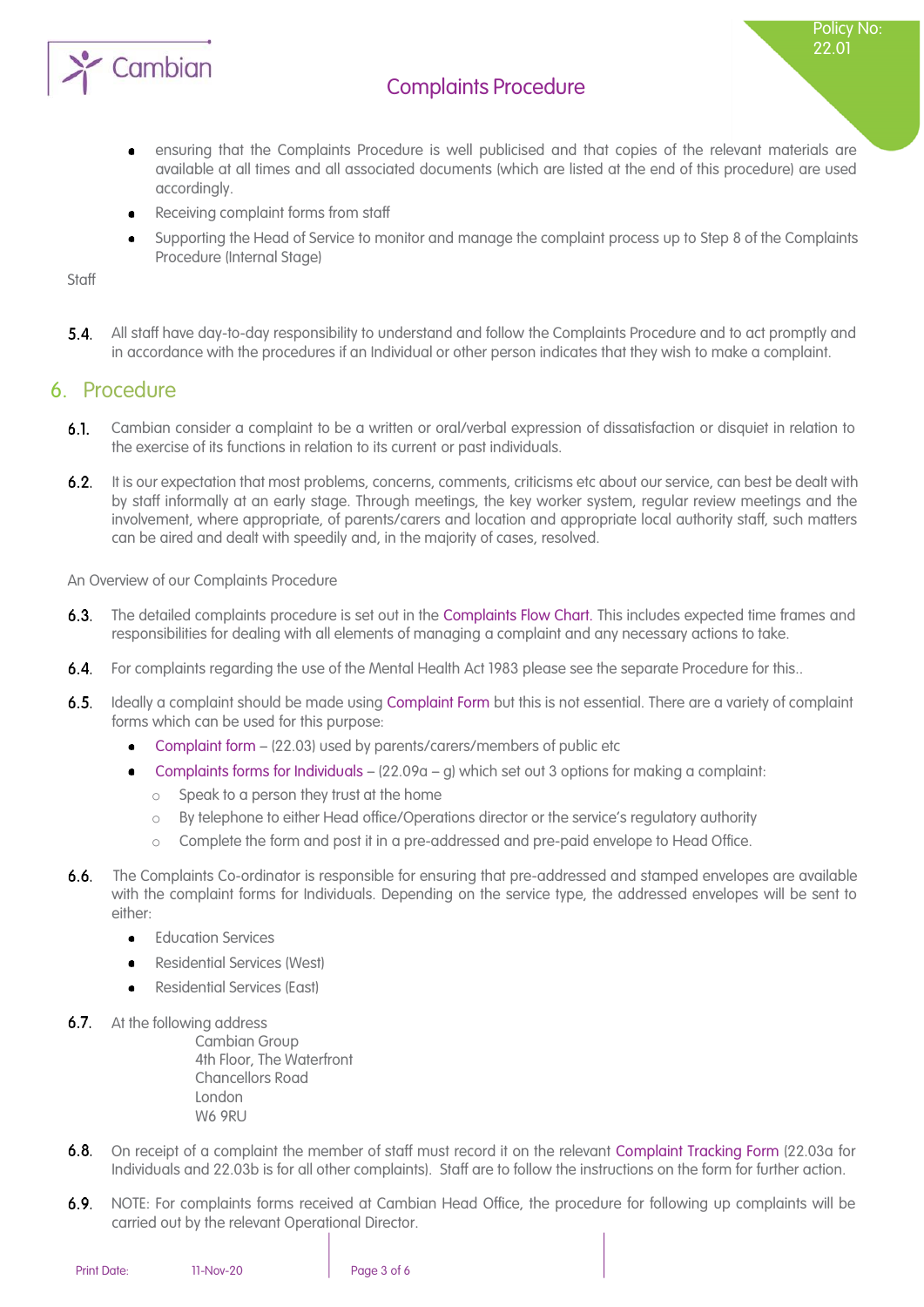Version: 5<br>Next Review Date: 5<br>July 2021 Next Review Date:

® Cambian Group PLC 2014 Policy Name: Complaints

Approved by: Tom Burford Date: July 2020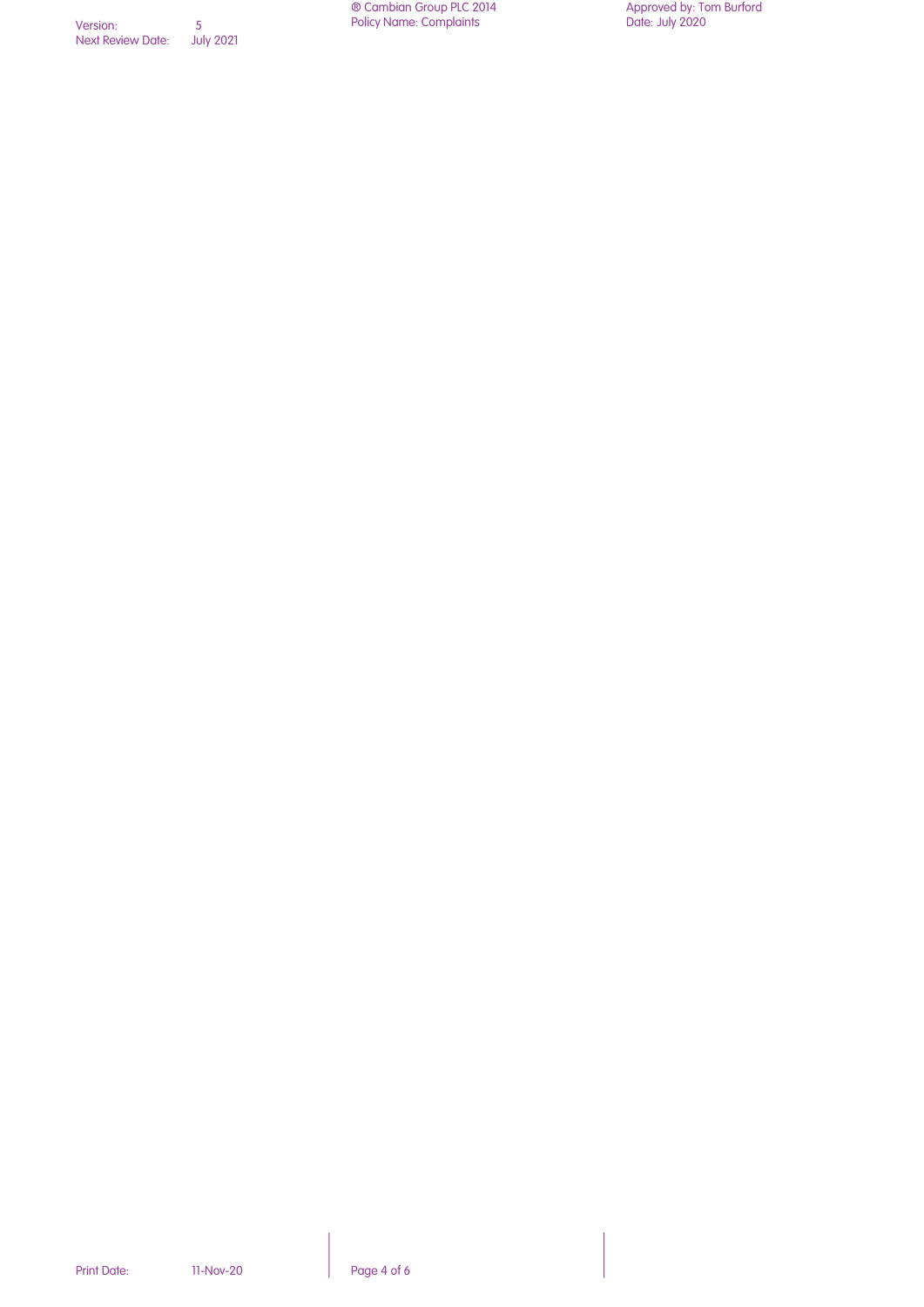

- 6.10. Initially the member of staff receiving the complaint will decide if it is something that can be resolved quickly and informally. Staff should only do this if they feel confident to do so. If necessary, the staff member will seek advice from their line manager.
- 6.11. Identified key staff are to offer to meet with the complainant to respond to their complaint. Where this is not felt to be appropriate or if it cannot be resolved quickly and informally the complaint will be passed to the Complaints Coordinator who will follow the complaints procedure until the complaint is concluded using the Complaints Procedure as set out in the Complaints Flowchart.
- 6.12. If the complaint cannot be resolved internally (Steps 1 8 of complaints flowchart) the Operations Director will appoint an external investigator as part of the Complaints Procedure (Steps 9-11 of complaints flowchart.
- 6.13. The next stage of the complaint procedure is the Appeal Process (Steps 12-15). The Operations Director will appoint an appeal panel consisting of three persons, none of whom have had any involvement or are connected in any way to any of the parties involved in the complaint and none of whom are members of staff or management of the location. At least one member of the Appeal Panel will be independent of Cambian Group. The Complainant will be invited to attend the hearing if they wish and be given the opportunity to be accompanied by a person of their choice. The decision of the Appeal Panel is final.
- 6.14. If the complainant is not satisfied with the outcome of the appeal process at any stage they may choose to take the matter up with our Regulatory Authority (Step 16) as below. Their contact details will be made available to Individuals and external stakeholders as required as follows:
	- Ofsted via [www.gov.uk/complain-about-school](http://www.gov.uk/complain-about-school)

<span id="page-4-0"></span>Immediate Notifications to the Head of Service

- 6.15. The Head of Service will be made aware immediately of any complaints regarding the following:
	- Injury to an Individual.  $\bullet$
	- Violence or ill treatment.
	- Theft or defrauding an individual.  $\bullet$
	- Serious neglect of an individual including neglect of their treatment.  $\bullet$
	- Indecent or offensive behaviour by a member of staff.  $\bullet$
	- Breaches of an individual's confidentiality.
	- All types of discrimination.
	- Any safeguarding issues
- **6.16.** In these circumstances they will identify who will investigate the complaint, if the complaint relates to a safeguarding issue; this will be managed in accordance with the Child Protection - Safeguarding policy
- 6.17. All complaints are to be discussed and documented in the relevant management meetings. The discussion is to include any actions required to address any complaints raised. This also provides a forum for learning from the complaint and putting in place any recommendations from the investigation.

<span id="page-4-1"></span>Compliments, suggestions and feedback

6.18. Any compliments, suggestions or feedback received by staff should be recorded separately on a Compliments Log to be held by the Head of Service and be managed under the Consultation, Communication and Feedback Policy and Procedures.

#### <span id="page-4-2"></span>**Training**

6.19. The Head of Service will ensure that all staff are allocated dates to attend 'managing complaints' training.

**6.20.** The training will cover:

Policy No: 22.01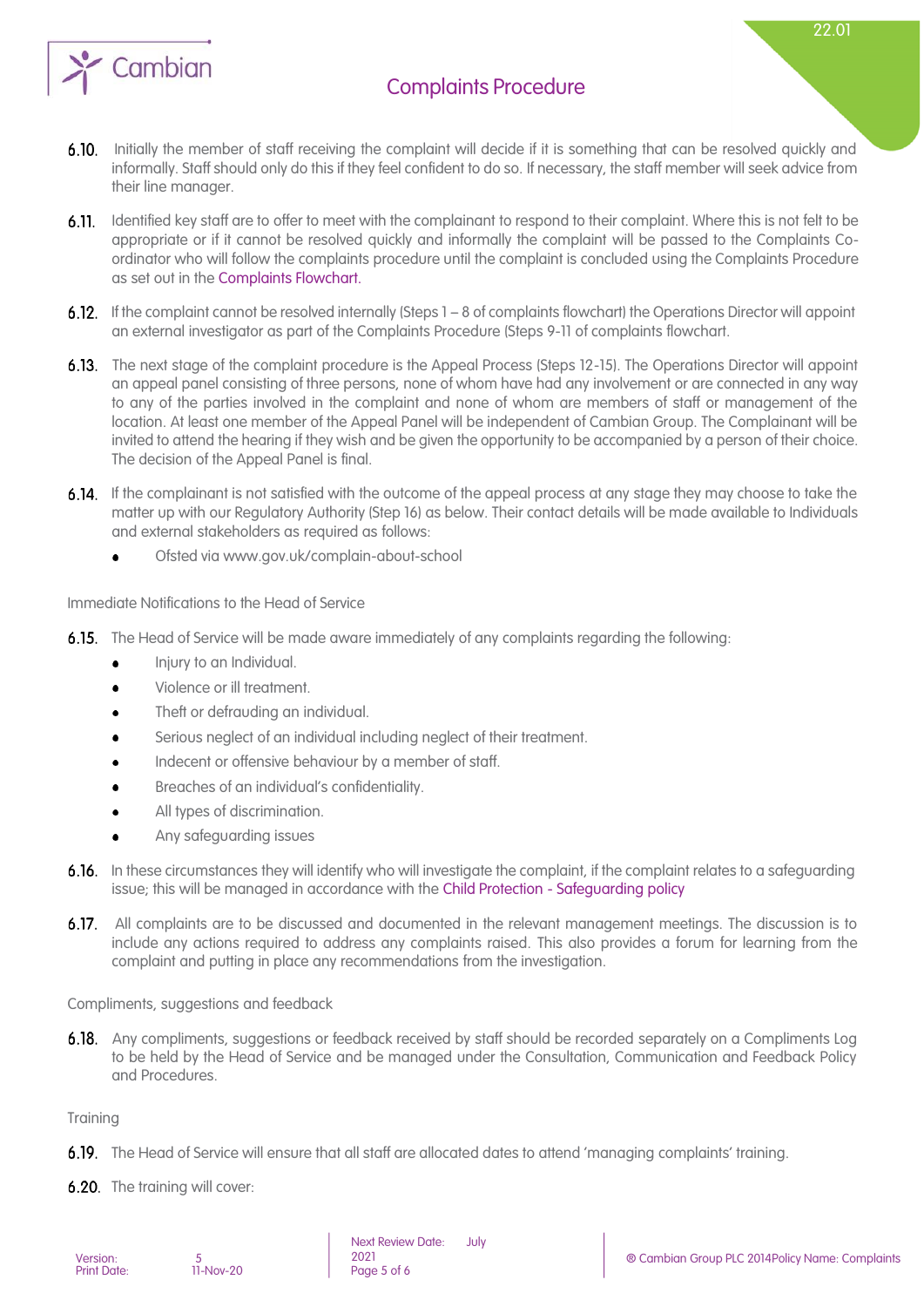Appr oved by: Tom Burfo rd Date: July 2020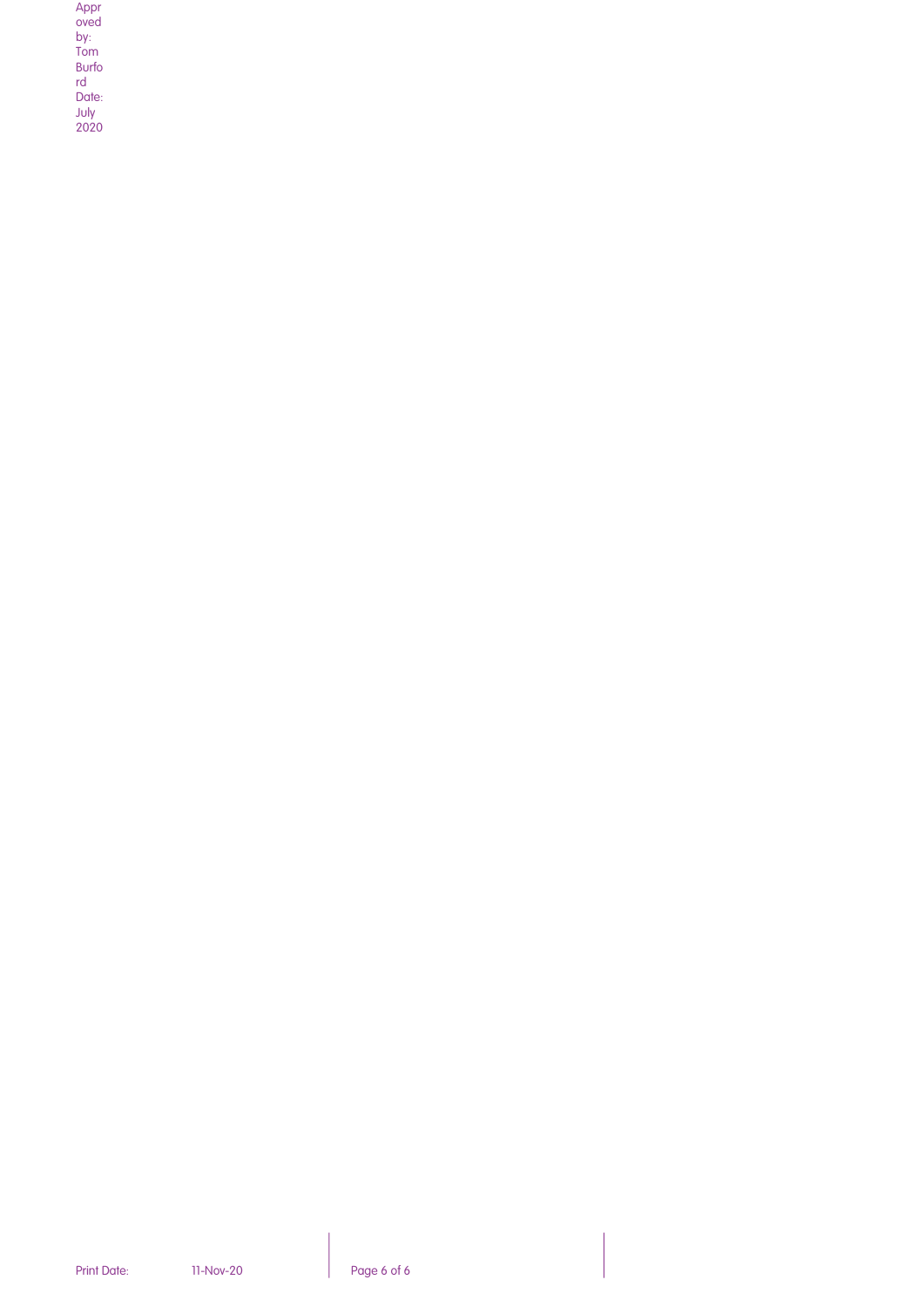

Policy No: 22.01

- Cambian's complaints policy and procedure.
- What constitutes a complaint.  $\bullet$
- How to handle a complaint.  $\bullet$
- Investigating complaints.  $\bullet$
- Managing complaints for improvement.  $\bullet$

#### Audit

6.21. The Head of Service will use a Complaint Tracking Form as an audit trail for any investigation carried out.

### <span id="page-6-0"></span>7. Supporting Documentation

#### <span id="page-6-1"></span>This Policy

- 7.1. 22.00 Complaints Policy
- 7.2. 22.01 Procedure Complaints
- 7.3. 22.01a Procedure Complaints regarding the MHA
- 7.4. 22.02 Complaints Flowchart
- 7.5. 22.03 Complaint Form
- **7.6.** 22.04a Complaint Tracking Form Individuals
- 7.7. 22.04b Complaint Tracking Form Others
- **7.8.** 22.05 Complaint log
- **7.9.** 22.06 Complaints Letter Templates 1-9
- **7.10.** 22.07 How to Complain Pictorial Booklet
- 7.11. 22.07a Complaint Leaflet PECS Home
- 7.12. 22.07b Complaints Leaflet PECS School
- 22.08a Complaints Information Leaflet for Individuals CHILDRENS HOMES
- 7.14. 22.08b Complaint Information Poster for Individuals EDUCATION
- 7.15. 22.08c Complaints Information for Parents, visitors and public
- 7.16. 22.08d Complaints Information Poster for Staff
- 7.17. 22.09a Complaint Form for Individuals 7-13 OFSTED
- 7.18. 22.09b Complaint Form for Individuals 13+ OFSTED
- 7.19. 22.09c Complaint Form for Individuals CQC HOME
- 7.20. 22.09d Complaint Form for Individuals CSSIW
- 7.21. 22.09e Complaint Form for Individual 16+ CSSIW
- 7.22. 22.09f Complaint Form Deaf Services
- 7.23. 22.09g Complaint Form CQC Care Homes 16+

® Cambian Group PLC 2014 Policy Name: Complaints

Approved by: Tom Burford Date: July 2020